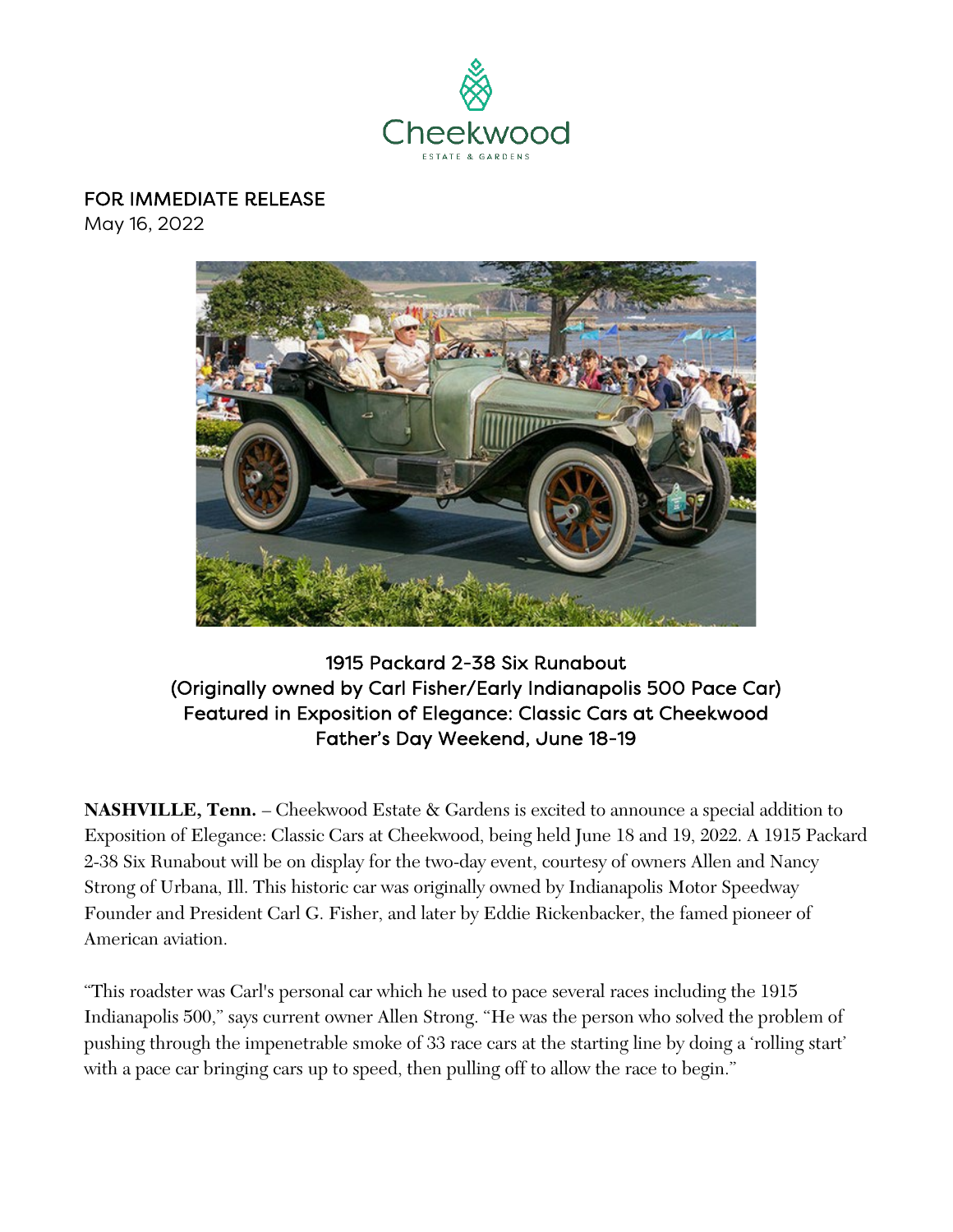Fisher also used his Packard to survey portions of the Lincoln Highway, founded by Fisher as America's first coast to coast rock highway. The highway, dedicated in 1913, ran from Times Square in Manhattan, N.Y. to Lincoln Park in San Francisco, Calif.

This custom-built Packard consists of a shortened 1913 chassis powered by a 1914 Model 2-38-sixcylinder engine. There is only one door on the two-seater car, with no room for a driver's door because of wooden-spoked spare tires that block the section. Hidden away at the Indianapolis Speedway for over 80 years, the car was purchased by the Strongs who added to their impressive collection of over 30 classic cars. Uniquely, Fisher's Packard remains unrestored, its original condition highlighting its historic significance.

Over 50 impeccably maintained automobiles from the early to mid-twentieth century will be on display in the Exposition of Elegance. Other featured cars include a 1920 Stutz Bearcat, 1927 Rolls Royce Phantom 1, a 1931 Studebaker President, and a 1938 Packard Twelve Coupe roadster. In addition, four Post-World War II micro-cars from England, Germany and France, will be on view in the Frist Learning Center Courtyard, courtesy of Lane Motor Museum. It will be a fun event for the whole family with entertainment provided by the barbershop quartet High Gravity, a hands-on activity for kids and tasty fare from local food trucks. The weekend will culminate with dozens of classic cars participating in the First Annual Tour d'Elegance navigating an 11-mile route through the City of Belle Meade.

#### **Ticket Prices | Gardens:**

Member Adult- \$10 Member Youth- \$7 Adult- \$22 Youth (3-17)- \$14 Ages 2 & Under - Free

### **Ticket Prices | Gardens & Mansion:**

Member Adult- \$10 Member Youth- \$7 Adult- \$27 Youth (3-17)- \$19 Ages 2 & Under - Free

*Exposition of Elegance: Classic Cars at Cheekwood is sponsored by Gullett Sanford Robinson & Martin PLLC (GSRM), Pinnacle Financial Partners, Andrews Transportation, and J. Michael's Clothiers.*

### **About Cheekwood**

With its intact and picturesque vistas, Cheekwood is distinguished as one of the leading Country Place Era estates in the nation. Formerly the family home of Mabel and Leslie Cheek, the 1930s estate, with